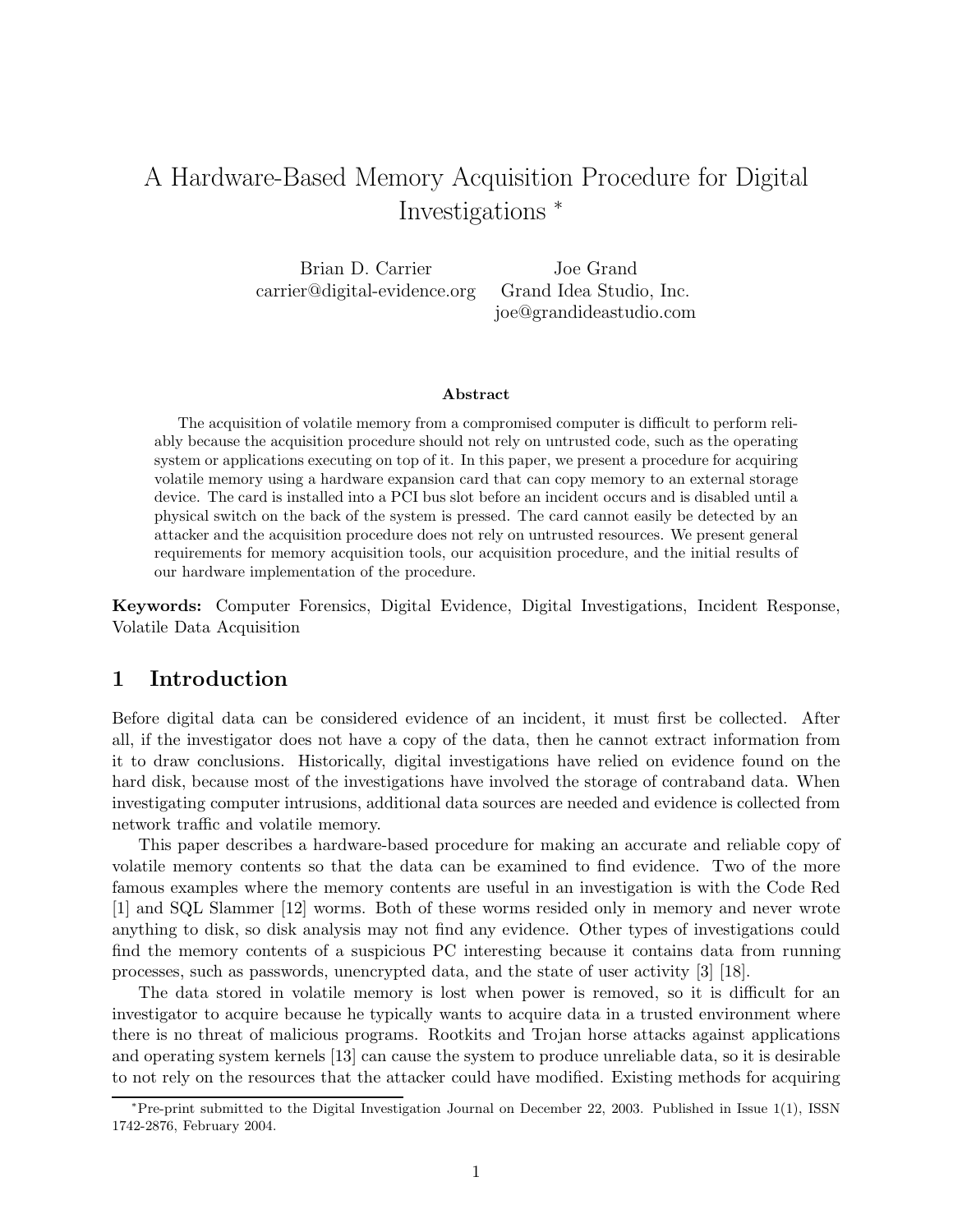volatile memory involve untrusted software and are invasive because they typically write back to memory and may also write to the system's hard disk. Many incident responders will run tools such as ps and netstat to collect only obvious data, leaving most of the system's memory unanalyzed.

Our solution is a PCI expansion card that is installed into a computer before an intrusion occurs and will dump the exact contents of volatile physical memory to an external, non-volatile storage medium. The PCI controller on the card is disabled until the card is activated by the incident response team and therefore the card will not respond to bus queries from the host system. Only when the device is actually enabled will it become a visible connection to the PCI bus. Due to the design of PCI, which is software- and operating system-independent, the attacker may see the device but may not be able to tamper with its actions.

This paper first provides background material on the investigation model that we are assuming and we propose general requirements for memory acquisition. Section 3 shows the existing methods for acquiring the volatile memory contents of a system, Section 4 shows our process for acquiring memory, Section 5 shows the technical details of our implementation, and Section 6 describes the limitations of this process. Finally, we present our conclusions in Section 7.

## 2 Background

#### 2.1 Investigation Phases

There are several models of a digital investigation, so we will first define the one that we are using [2] and where our proposed procedure fits into it. Figure 1 shows each step of the digital investigation process.



The first step of any investigation associated with a computer intrusion is the Notification Phase, where an incident is detected and the response and investigation process commences by deploying an incident response team. After the incident has been verified by the incident response team, the investigation moves to a Preservation Phase. The goal of the Preservation Phase is to ensure that the contents of the digital crime scene are modified as little as possible so that the investigator can collect accurate evidence. An investigator or first responder will typically make an exact copy of the digital crime scene so that it can be safely analyzed in a laboratory environment.

After the crime scene has been preserved, the *Survey Phase* begins and the crime scene is examined for obvious pieces of digital evidence. This phase uses the existing knowledge of the incident and the experience and training of the investigator to find obvious evidence. After the Survey Phase, the investigator will have one or more hypotheses about the incident and the Search Phase will begin with a more thorough search of the system to find additional evidence that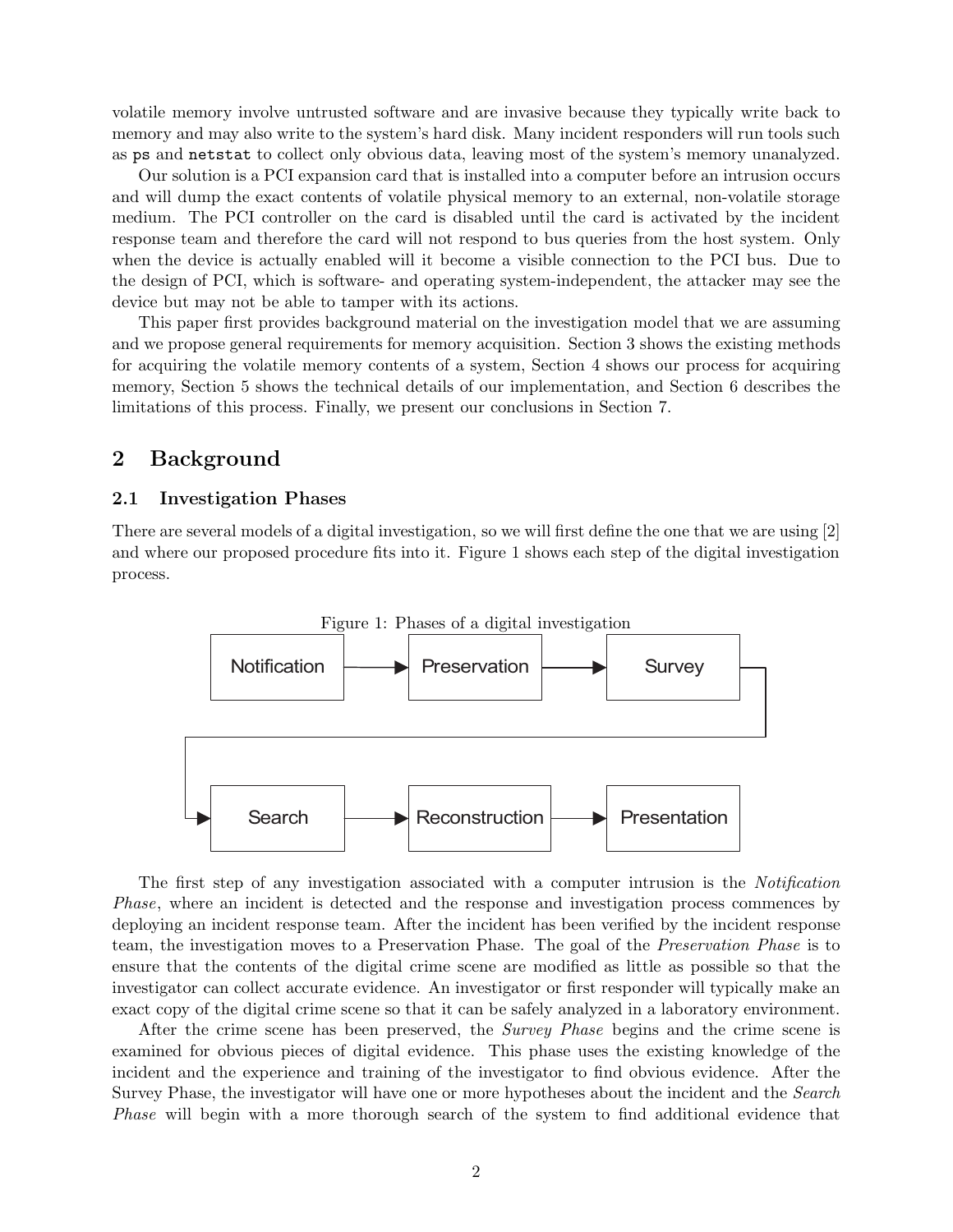may support or refute his hypotheses. After the digital evidence has been collected during the Survey and Search Phases, the Reconstruction Phase begins, in which the existing evidence and hypotheses are tested to form a final theory. In some cases, additional evidence is searched for after the Reconstruction Phase begins. The last phase of the investigation is the Presentation Phase where the final theory is presented to the parties who requested the investigation.

Our work focuses on the Preservation Phase, because current techniques do not allow the investigator to preserve the data of all computer components in a reliable way. The investigator can easily make a reliable copy of a hard disk using commonplace tools, but he cannot make an reliable copy of volatile memory. Another goal of our work is to create a mechanism that enables a person with minimal training to preserve a digital crime scene upon detection of an incident until more skilled responders arrive.

#### 2.2 Memory Imaging Requirements

One of the factors that is used when determining the reliability of digital evidence is the acquisition procedure. We have created a set of volatile memory acquisition requirements that can be used when developing a new procedure, when comparing existing procedures, and when developing test cases for implementations of procedures.

The Computer Forensic Tool Testing (CFTT) [14] group at the National Institute of Standards and Technology (NIST) developed a specification for disk imaging tools [15]. The specification lists the requirements that NIST used to test existing disk imaging tools. We modified the disk imaging requirements so that they could be applied to memory imaging. This new set of requirements were used when we designed our hardware-based acquisition solution.

The term "bit-stream duplicate" was removed from the requirements because the term assumes that the source and target data are written in a binary format. While the majority of modern digital systems use a binary storage format, the requirements for acquiring data should apply to any format, although each format may require a different procedure.

- 1. The acquisition tool shall read all digital data from a source and write them to a non-volatile destination location. The destination, called an image, shall be in an accessible format.
- 2. The tool shall not cause data to be written to the source.
- 3. The tool shall follow a documented procedure that includes the steps that it performs and the hardware and software resources that it uses to read the source data.
- 4. If there are I/O errors while reading the source data, the tool shall write a specified value to the corresponding locations in the image. The tool shall log the type and location of the error in an accessible format.
- 5. If the destination of the data is larger than the source, the tool shall identify the start and end locations of the source data within the destination.
- 6. If the destination of the data is smaller than the source, the tool shall notify the user and either abort or copy as much data as possible into the destination.
- 7. The tool shall provide documentation that is correct.

Software-based solutions for memory imaging typically violate the second requirement because they are loaded into the target system's memory when they execute. The third requirement was added to satisfy a Daubert Hearing [17] and to show what untrusted resources, if any, are used in the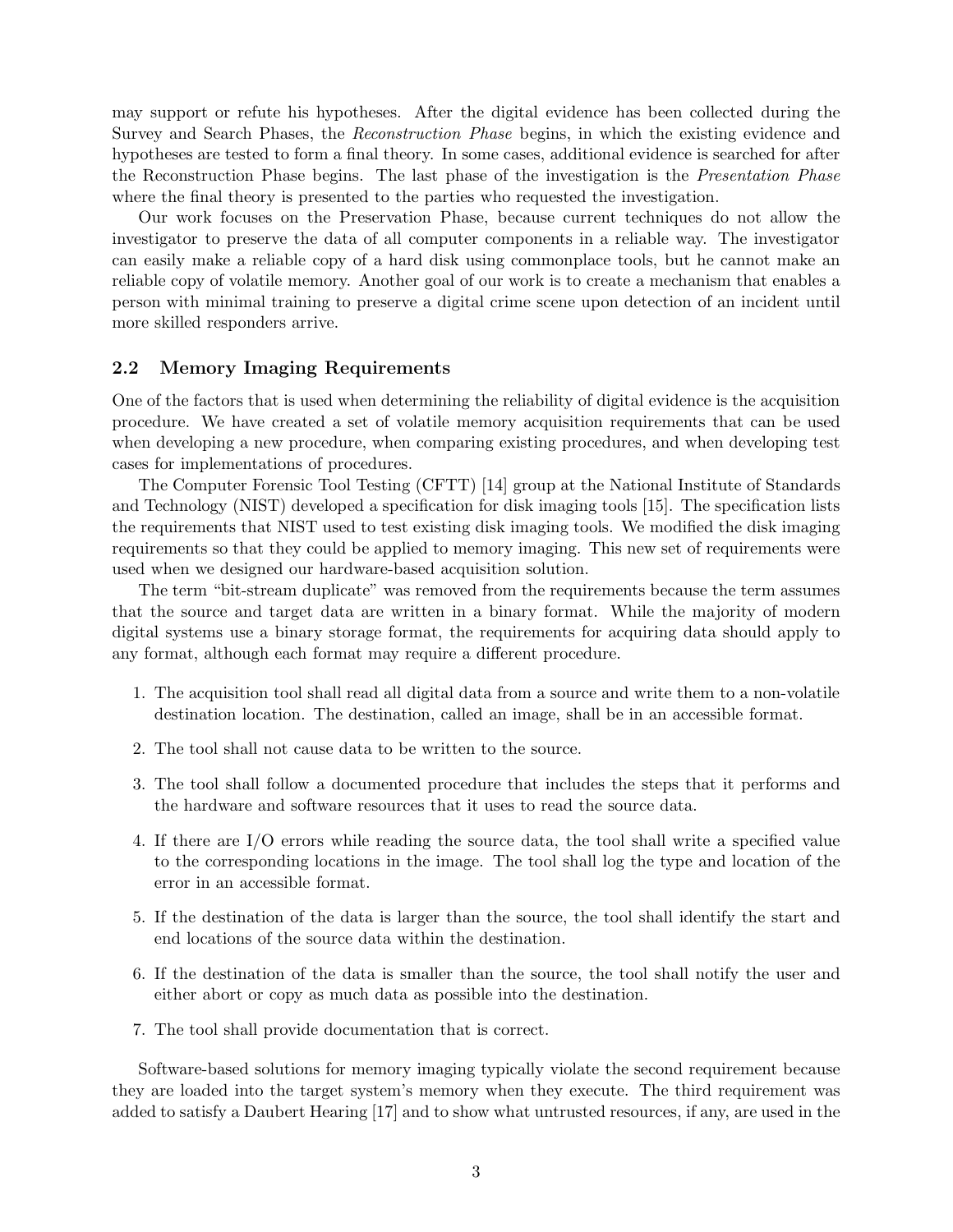process. If the kernel is used to read the memory contents, then the kernel should be investigated thoroughly to identify if it has been modified in any way to return false values.

The following recommendations are also defined:

- 1. The tool should halt the target system during the acquisition process so that memory will not change and the page table will remain consistent.
- 2. The tool should calculate one or more hash values of the data that is read from the source.

# 3 Previous Work

#### 3.1 Physical Memory Devices

Operating Systems typically provide access to physical memory; for example Unix flavors have the /dev/mem device, which corresponds to the physical memory, and the /dev/kmem device, which corresponds to the virtual memory of the kernel. Microsoft Windows 2000 and XP have the  $\setminus\setminus\$ PhysicalMemory object device that provides access to the physical memory. The dd tool, which comes with most Unix flavors and has been ported for Windows systems [7], can read these memory devices and write the data to a file or to a server on the network.

This acquisition procedure is relatively easy to perform, but has some shortcomings with respect to reliability and usefulness. The procedure relies on the local operating system to supply the memory contents and an advanced attacker could modify the operating system to send false data. The procedure also requires the responder to run at least one process. More processes will need to be run if you start a new shell or require network transport. Running a process on the target system violates our second requirement because it will overwrite unallocated data in memory, or allocated data in memory may need to be written to the swap space or page file and thus overwrite unallocated data.

The /dev/mem device has been abused by attackers in the past and is restricted in some systems. In fact, some systems do not implement the device at all. Therefore, this technique is not always easily available.

A final shortcoming with this approach, and one that we face with our own procedure, is that the final result is an image of physical memory. Physical memory contains pages of virtual memory that are written in an unorganized order, and the operating system uses a page table to correlate the physical memory and swap space with kernel and process virtual memory locations. Analysis of the page table is required to properly piece together the ordering of contents within physical memory.

#### 3.2 Sparc OpenBoot

The OpenBoot firmware in a Sun system that uses a Sparc architecture can dump the contents of physical memory to a storage device [5]. The firmware can be accessed by using the L1-A (or STOP-A) keys and the system is suspended and placed into the OpenBoot prompt. Therefore, if an attacker was running any malicious processes, the first responder could suspend the system by enabling the OpenBoot firmware.

If the sync command is typed at the OpenBoot prompt, the memory and register contents are dumped to a pre-configured device, typically the swap space on a hard drive. After the memory is written, the system reboots and the savecore command can be executed to copy the memory from the dump device to the file system.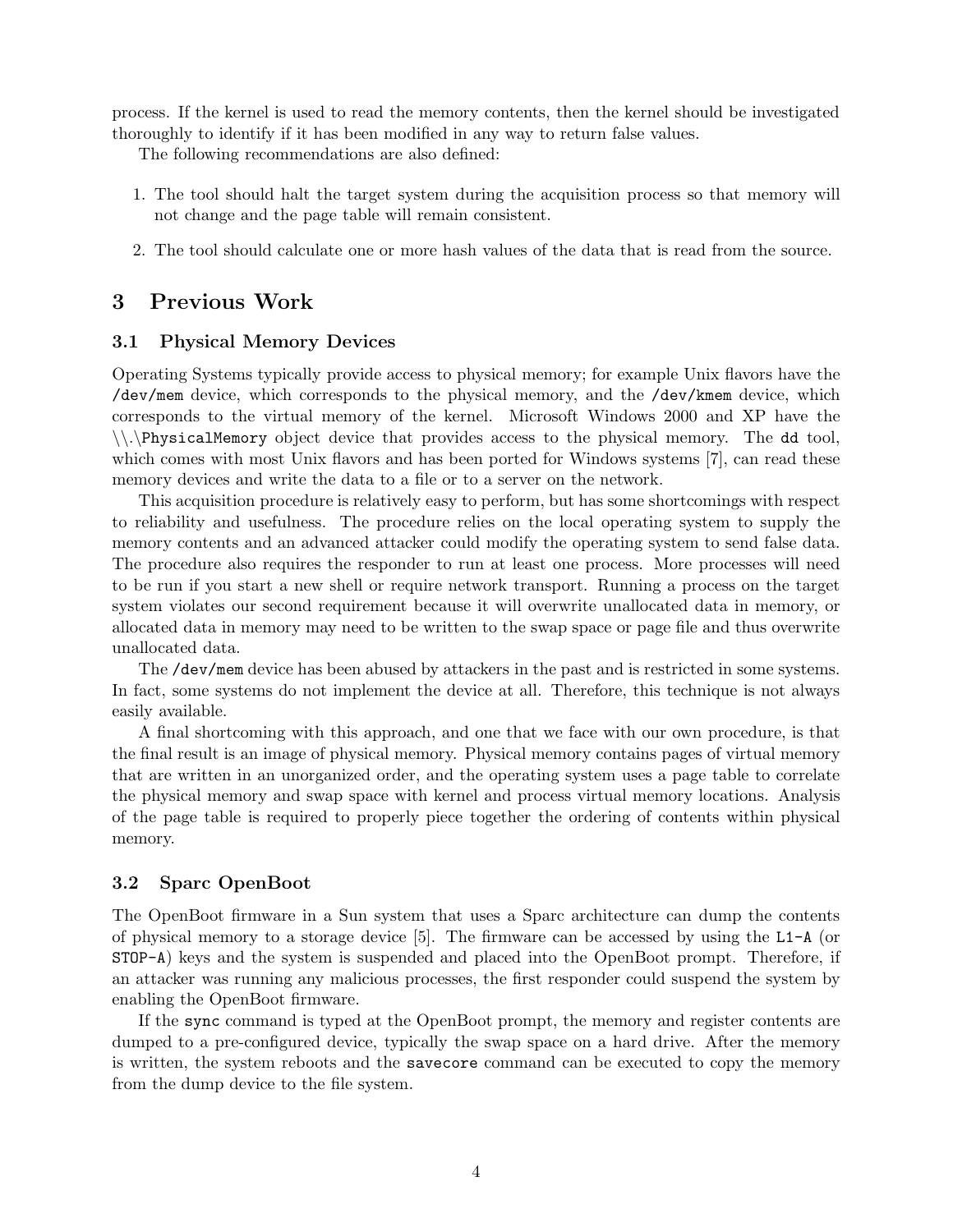The sync command was designed to debug the operating system and tries to be efficient with the amount of memory that it saves. By default, it will only save the pages for kernel memory, but the dumpadm tool can be used to configure the system to save all memory.

The advantage of this design is that it is hardware-based, due to the fact that the OpenBoot firmware is executing from ROM, and cannot be modified by the attacker (unless the firmware is stored on intentionally rewriteable Flash memory as is common in UltraSparc machines). It also provides a mechanism to suspend a system so that no further activity can occur while a response team travels to a data center. Additional data and symbols from the kernel are also saved with the sync command and kernel debugging programs exist to analyze the data.

A disadvantage of this technique is that, by default, it overwrites data in swap space and it requires the system to be rebooted so that savecore can copy the memory contents from swap. Another disadvantage of this procedure is that it is available only on Sparc systems. Similar features may exist on other platforms that have firmware-based debugging functionality which can be accessed while the system is running.

Note that other Unix systems also have the savecore command, but it can only be run after the kernel panics. In general, there is no graceful way to force a suspect system to panic, so this is not a good procedure to acquire reliable data. Solaris also offers the '-L' flag with savecore, which will save the memory of the live system, but this is not much different than using the /dev/mem device.

#### 3.3 Process Pseudo-File System

Many Unix systems have a process pseudo-file system that is mounted at /proc/ which contains information about the kernel and running processes. Each operating system has a different implementation and different directory structure, but many of them have the same basic features. There is typically a file that corresponds to all of physical memory (similar to /dev/mem) and a file that corresponds to each of the processes' memory.

We have already discussed the advantages and disadvantages of obtaining the physical memory image with /dev/mem, so we will focus on obtaining the memory of a single process. An advantage of this approach is that you will not need to piece the pages of physical memory and swap space together during analysis using the page table. A disadvantage of this approach is that you will need to first identify the suspect processes before this can be used. Another disadvantage of this approach is that it will force non-resident pages of memory to be read from swap and written to physical memory. This may cause resident memory pages to be written to the swap space, which will overwrite unallocated data.

This technique collects only the allocated memory, which is analogous to analyzing a file backup of a compromised server's hard disk as opposed to a full image of it. Passwords and other data from previously run processes may exist in unallocated memory. By running a command to copy the memory, you will overwrite unallocated data in memory because the process will need memory to operate, which violates our second requirement.

The pcat tool in The Coroner's Toolkit (TCT) [6] uses the ptrace() system call or the /proc/ file system, if it exists, to save process memory. pcat can either save all of the memory as a sparse file or it can save only the non-zero memory contents.

### 3.4 Virtual Machines

A virtual machine, such as VMWare [19], is an application that emulates a computer environment so that an operating system and other applications can execute inside of it. The operating system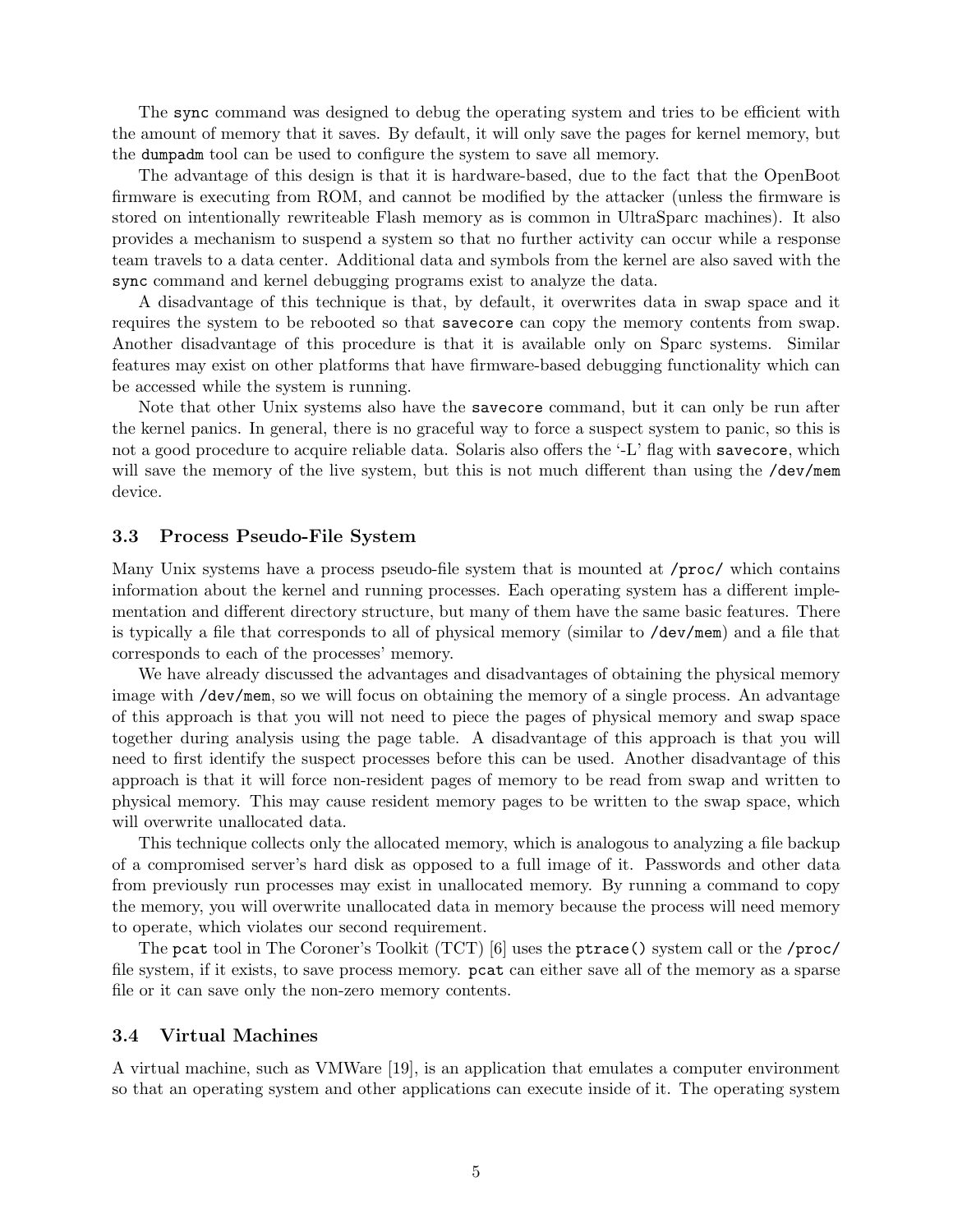and applications do not always know that they are inside an emulated environment and will execute as normal. The virtual machine can be suspended and saved at any time.

If a system running in a virtual machine is compromised, the memory and disk contents can be saved by suspending the virtual machine and making copies of the files that correspond to the memory and disk areas of the virtual system. Some existing virtual machines save the disk and memory contents in a raw file and others save them in a proprietary format.

The major disadvantage of this approach is the impact on system performance. Critical servers running inside of an emulated environment will increase the load on the hardware. The advantage is that no special processes are run and that trusted software (the virtual machine) is used to save the system state.

#### 3.5 Hibernation

Most portable, and some non-portable, systems have power management features that save the state of the computer while the processor and devices (hard drive, monitor, etc.) are disabled to conserve power. Some implementations provide a small amount of power to the volatile memory in order to retain its contents, while others save the necessary contents of memory to disk and restore the memory when the system is needed again.

Many of the current power management systems use a combination of hardware and software to support the different sleep modes [8]. The operating system can communicate with the BIOS to place the system in a sleep mode or the BIOS can initiate a sleep mode on its own. Unfortunately, many servers are designed to never turn off and therefore may not have a power management option.

If the system state and memory are copied to disk using the power management features of the computer, then this method may be more reliable than the software solutions that we previously discussed. This is similar to the OpenBoot procedure, except the data is written to a dedicated partition and therefore will not overwrite swap space. However, it is not clear if the exact contents of memory that are saved during a hibernation and is unlikely that the entire physical memory is preserved.

#### 3.6 Limitations of Software Procedures

The volatile memory acquisition procedures that are readily available are software-based and rely on untrusted resources, namely the operating system kernel. The user space applications that are used in the acquisition can be run from a trusted device (such as a CD-ROM), but the kernel is always needed to extract the data from memory. There is no way to avoid using the kernel with a software solution because it controls the scheduling of access to the processor and controls all data flow to the storage locations.

A possible solution to the threat of a malicious kernel is to "patch" the needed areas of the kernel memory with trusted code. Kernel patching is a common method used by attackers to install malicious code into kernels. The problem with this solution is that a compromised kernel may intentionally prevent itself from being updated, and the responder will not be able to determine if the kernel is in a state that can be trusted. Simply stated, using an untrusted kernel with software acquisition tools decreases the reliability of the evidence.

A second problem with using a software solution is that it will always require process and kernel memory in order to execute and will therefore overwrite possible evidence. This is analogous to installing disk imaging software directly onto a suspect hard disk before it is acquired.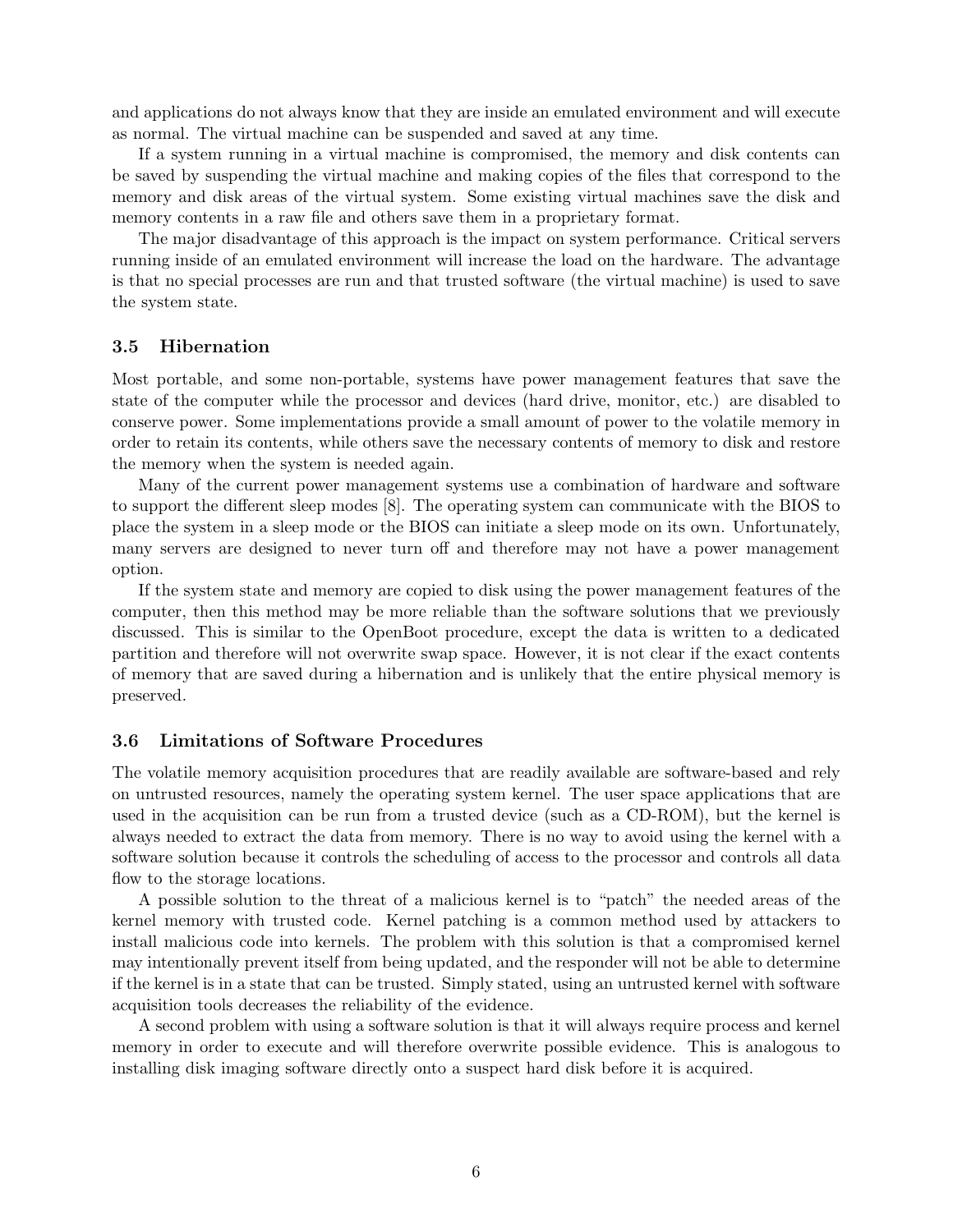# 4 A Hardware-Based Imaging Procedure

### 4.1 Overview

The goal of our work has been to design and implement a procedure that can make an accurate copy of volatile data and that minimizes the amount of volatile and non-volatile data that is modified on the target system in the process. As discussed in the previous section, we cannot rely on the operating system and software applications to provide reliable data. Therefore, we chose to use a hardware-based solution because it is difficult for the attacker to tamper with, it can access memory without relying on the operating system, and it will not need to use system memory while it is running.

Our procedure uses a PCI expansion card that can be installed into a computer before an incident occurs. When the machine powers up, the acquisition card configures and tests itself, then disables its PCI controller so that it does not respond to bus queries from the host system. Only when the device is actually enabled will it become a visible connection to the PCI bus. Due to the design of PCI, which is software- and operating system-independent, the attacker may see the device but may not be able to tamper with its actions.

The back of the PCI card has a physical switch and an interface to an external storage medium. When the switch is enabled, the PCI controller on the card is activated and takes control of the PCI bus. The card first suspends the CPU (a recommendation which will prevent an attacker or legitimately executing application from modifying memory contents while the acquisition is in process) and then uses Direct Memory Access (DMA) to copy the contents of physical memory to an external non-volatile storage device, such as an IEEE1394 (Firewire) hard disk, Hitachi Microdrive [9], or memory card. Once the physical memory has been successfully copied to the non-volatile storage device, the CPU is resumed and the operating system continues to execute.

#### 4.2 System-Level Design

This section provides a system-level description of the hardware components required for our device. The primary components of the acquisition card are a microprocessor and a PCI controller with bus master capability and support for DMA. The microprocessor is connected to ROM, SDRAM, an external momentary switch, an LED, and an external storage interface. The basic diagram is shown in Figure 2.

The on-board ROM contains the firmware operating code for the acquisition card. ROM is used because it is neither writeable nor field upgradeable. This prevents an unauthorized user from changing program code or operation or otherwise tampering with the card via the PCI bus. SDRAM is used to store variables, program stack, and other operating data. It is also used for the buffering and temporary storage of the volatile memory retrieved from the target PC. The LED provides device operation and status information to the user. For example, it could be used to identify the following states: Power On Self Test, Idle/Ready-to-Image, Imaging in Process, Error (of various types), Process Successful. The external switch is used to begin the imaging process and must be physically activated by a human. Although this original design assumes the server is in a physically secure operations center, future designs may assume a less secure environment. The external switch could be replaced by a secure user authentication device, such as a cryptographic smartcard, USB token, or one-time-password technology. Optional components include a real-time clock, used for accurate time-stamping to correlate actual time with host-assumed time, and secure Serial EEPROM memory, used to store user-configurable options (if applicable) and audit trail information.

In today's typical computer system, the PCI (Peripheral Component Interconnect) serves as a primary interface between the external adapter cards and internal system resources [16]. The North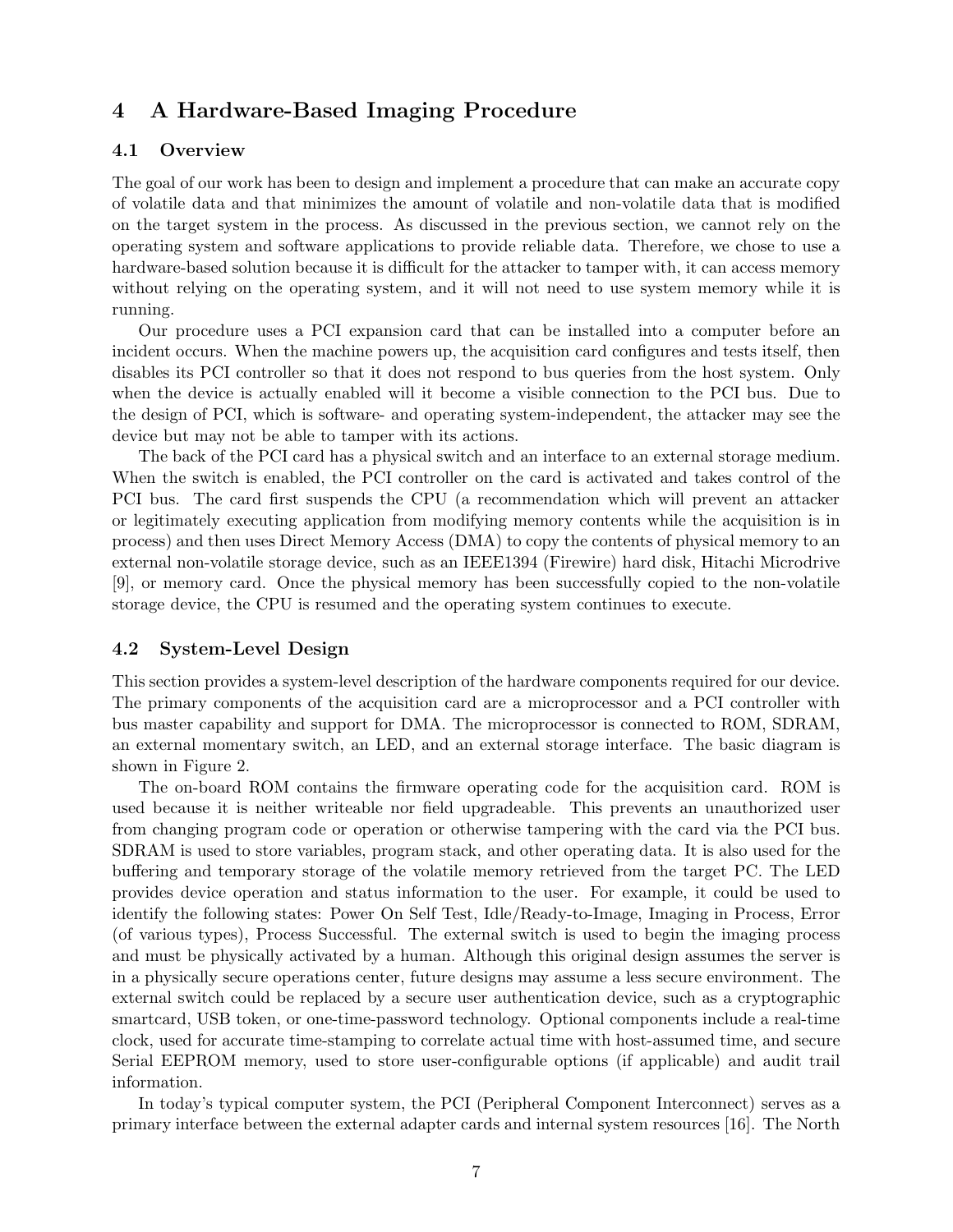

Figure 2: Block diagram of the acquisition card hardware components

Bridge connects the host processor bus (to which the CPU and physical memory are attached) to the PCI bus. The North Bridge also allows devices on the PCI bus to access system memory at speeds approaching the target processor's full native bus speed. Figure 3 shows a basic layout of the PCI bus.

DMA is used to provide block transfers of data between the PCI bus and the target's local processor memory without requiring resources from the target processor itself. Using DMA allows a peripheral device, such as our acquisition card, to transfer data directly from memory without it being handled by the processor. During the acquisition process, our card will take control of the PCI bus and request a DMA transfer of system memory by specifying the desired base address and size of the block. The combination of PCI bus capabilities and DMA transfers are crucial to the effectiveness and reliability of our proposed acquisition card.

#### 4.3 Imaging Procedure

We now provide a more formal description of our acquisition procedure. This includes the error handling procedures, but does not include implementation details, such as the hardware-specific steps.

- 1. The acquisition card is powered on and completes its hardware initialization routines.
	- (a) The acquisition card conducts a Power-On Self Test (POST) and halts if a failure occurs.
	- (b) The acquisition card does not enable its PCI controller.
	- (c) The acquisition card remains idle until the external switch is activated.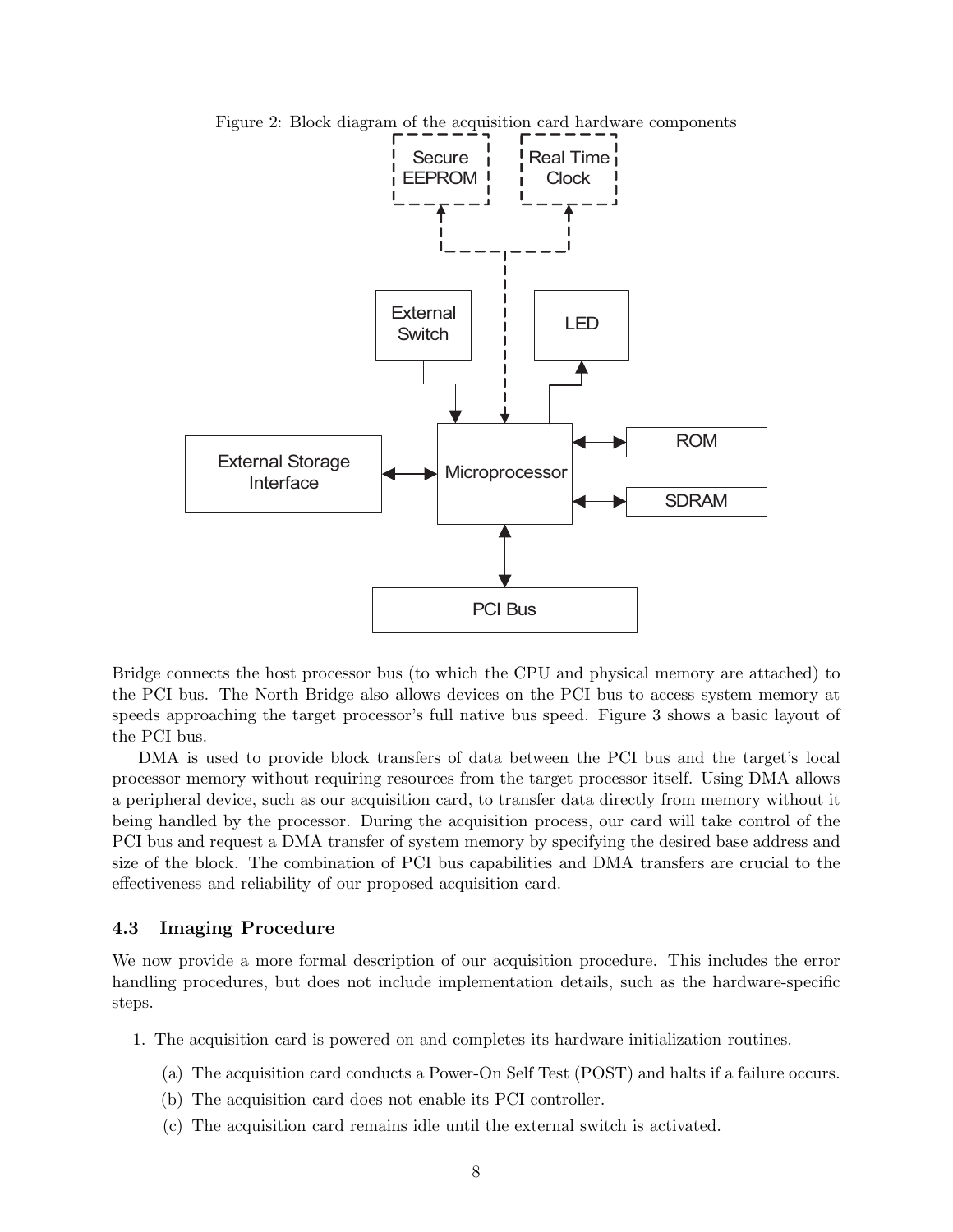Figure 3: Layout of the target PCI bus showing card and memory connections



- 2. When the external switch is activated, the acquisition process begins.
	- (a) The acquisition card activates the external storage device and initializes it to store the upcoming memory image.
	- (b) The acquisition card enables its PCI controller.
	- (c) If possible, the acquisition card halts the target processor.
	- (d) A log entry is created on the external storage device which states that an acquisition has started and includes the date and time, if available.
	- (e) The acquisition card saves volatile system memory to the external non-volatile storage device by looping on the following steps, starting at physical memory address 0, until all memory has been read:
		- i. If memory in the next X bytes of memory are known to be protected and not accessible, then read the unprotected areas using the following steps, write '00'h to the memory image corresponding to the protected areas, and create a log entry on the external storage device with the protected memory locations.
		- ii. Perform a DMA Memory Read request for the next X bytes of memory to be written to a buffer in the acquisition card's SDRAM.
		- iii. If an I/O error occurs, then a log entry is created on the external storage device and X bytes of '00'h are written to the memory image on the external storage device.
		- iv. If no I/O error occurs, then the acquisition card writes the buffer in SDRAM to the memory image on the external storage device.
		- v. If a hash value of the data is being calculated, then the X bytes of data are added to the hash calculation.
	- (f) If a hash value of the data is being calculated, then the final hash value is added to the log or a separate file.
	- (g) A log entry is created on the external storage device which states that the acquisition has ended and includes the date and time, if available.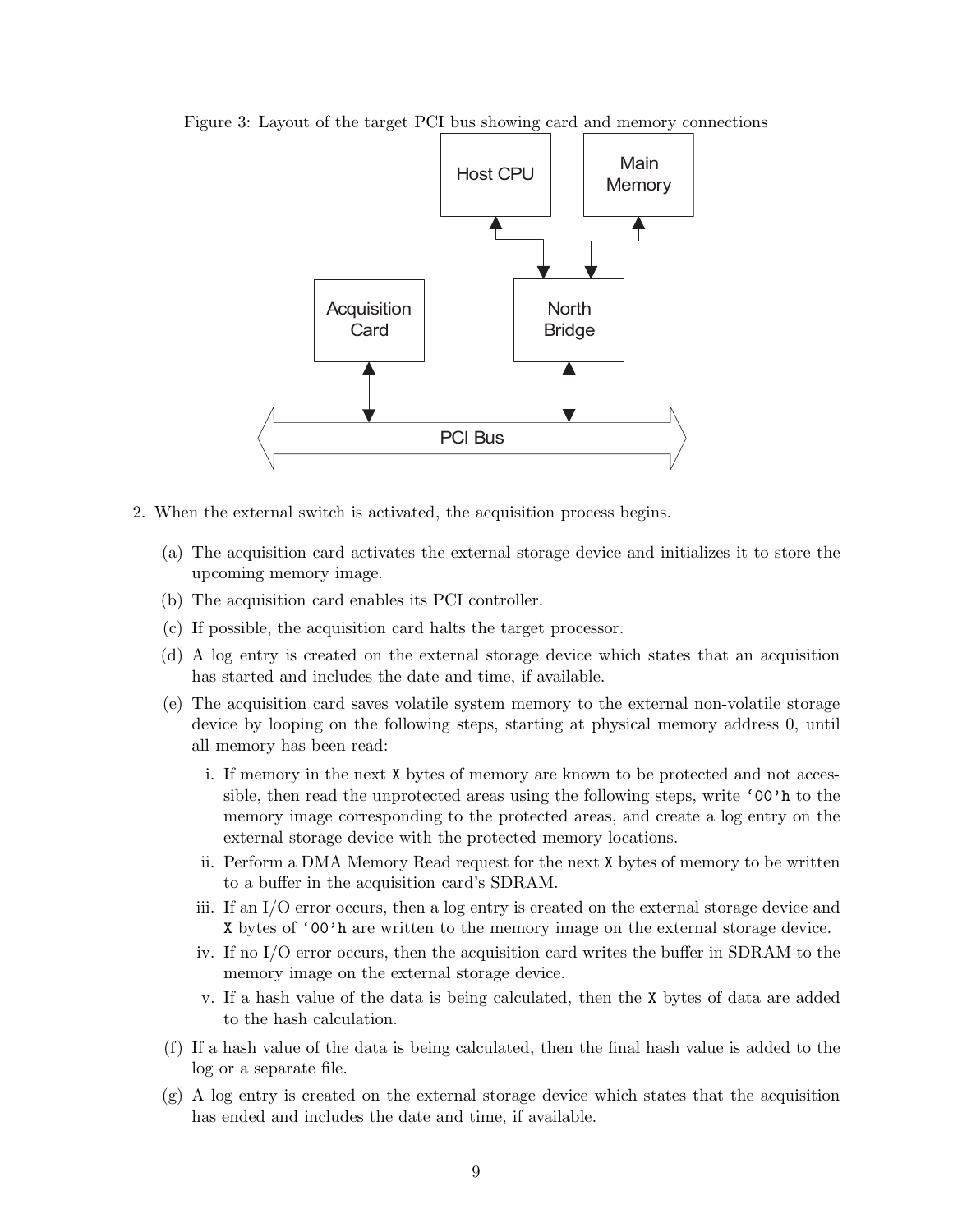- (h) The acquisition card disables the PCI controller and deactivates the external storage device to end the acquisition process.
- 3. The acquisition card returns to an idle state.

The X bytes of memory that are read in the above loop will be dependent on the amount of memory on the acquisition card. We will need to conduct performance tests to identify a reasonable value for this. The external storage device should have a file system on it, such as FAT, so that multiple images may exist on the same storage device. Note that FAT32 file systems have a 2GB file size limit and may not be able to save the entire memory of large servers. Ideally, the memory image will be saved to a unique session directory with other files that provide optional system information.

## 5 Tribble: The Proof-of-Concept Device

To verify our procedure, we designed and built a proof-of-concept device called "Tribble," which is functional in our laboratory environment. Tribble is based on an Intel IQ80303 processor [11] which contains a 100MHz Intel 80960JT (i960) core, a glueless interface to ROM and SDRAM, an I2C bus interface, and a number of general purpose I/O pins. Most importantly, the IQ80303 processor (also referred to as the IOP303) contains a PCI-to-PCI bridge module, supporting primary and secondary PCI buses with up to a 528MBytes/second transfer rate for a 64-bit/66MHz PCI operation, and a DMA Controller, which handles the underlying timing and protocol specific functionality of DMA.

Using the Intel IQ80303K evaluation platform by Cyclone Microsystems provided us with a baseline design that only required minimal hardware modifications to fit our desired specifications. Tribble also contains 2MB of Flash ROM (programmed with the MON960 Target Monitor), 512MB of on-board SDRAM, RS232 UART (used as a "debug console"), two 7-segment LED displays, a Li-Ion backup battery (unused in our current design), and a momentary SPST pushbutton switch connected to the NMI (Non-Maskable Interrupt) of the IQ80303. A paper will be written in the future on the hardware implementation details.

Our development platform consists of a Dell Inspiron 8200 laptop running Windows 2000 with a 1.8MHz Intel Pentium 4M processor and 512MB of RAM. The Spectrum Digital SPI610 JTAG interface connects between the serial port of our development platform and the JTAG port of the Tribble device. Our software toolchain consists solely of the Intel i960 CTOOLS/MON960 package [10] which includes a C/C++ compiler, assembler, linker, runtime libraries, debugger, and target monitor. The gdb960 debugger included in

CTOOLS allows for source-level debugging and the viewing and manipulation of memory and registers on the Tribble hardware (which was used extensively during operational testing and for the verification of successful volatile memory imaging).

Our target system is a Gateway desktop PC running Windows 2000 with a 1GHz Intel Pentium III processor and 256MB of RAM. The Tribble card is plugged into the PCI bus. Figure 4 shows a block diagram of our development environment.

The goal of this proof-of-concept device was to prove that system memory could be read via the PCI interface without modifying its contents. Due to the target monitor executing on the Tribble hardware, the PCI controller was enabled upon power up, so the hardware was visible to the system even when it was not acquiring memory. The external switch was not implemented in this design, so the acquisition process occurred programmatically when we downloaded code onto the Tribble hardware. Additionally, the external storage device interface was not implemented. The contents of retrieved volatile memory were viewed with gdb960 and displayed to our serial debug console in both ASCII and hexadecimal formats, as shown in Figure 5.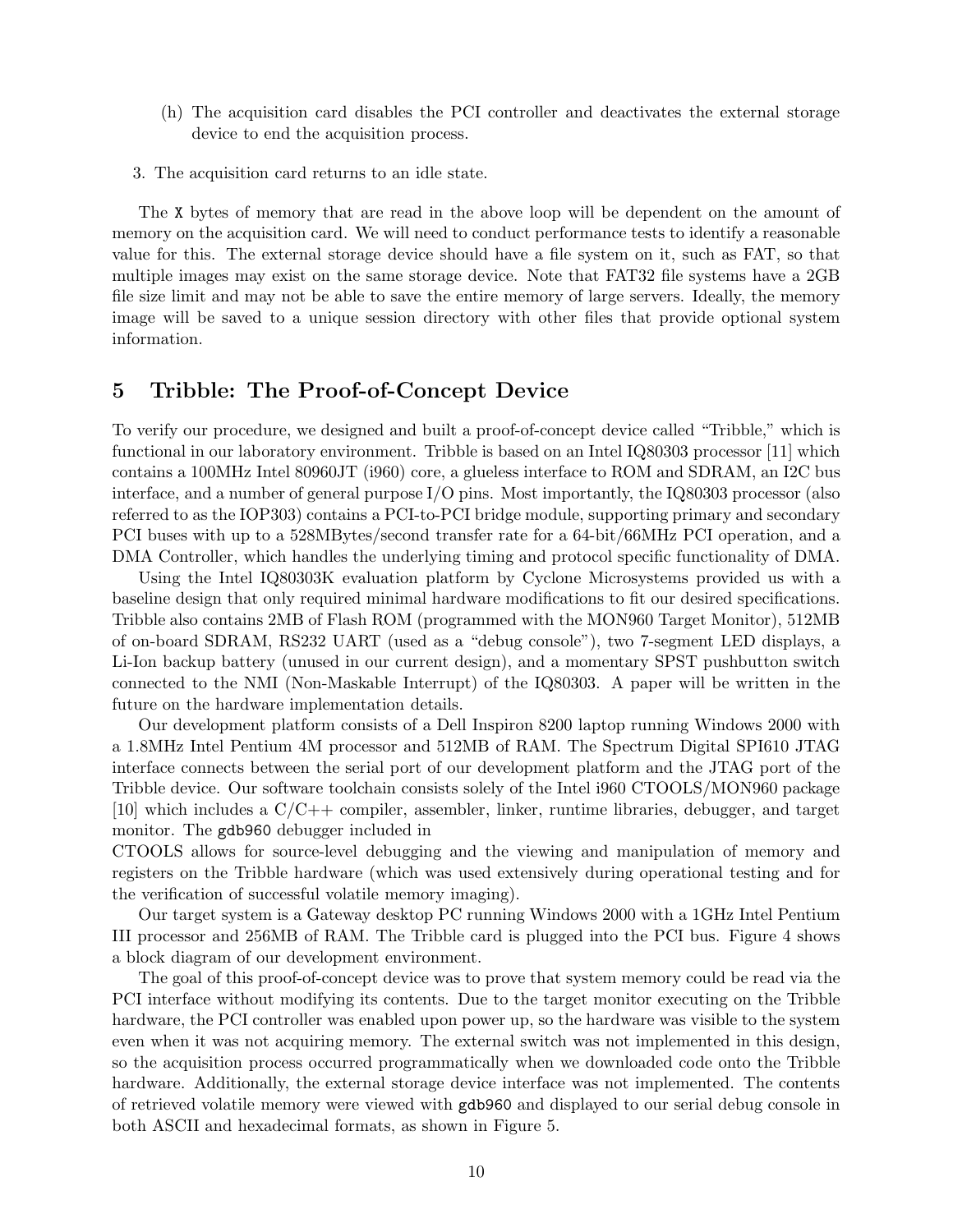

Figure 5: Partial memory dump displayed on the serial debug console, starting address 0x62EBBA0

| 04000000200000000E00C10000231000540052004900420042004C0045002000                        |                                              |
|-----------------------------------------------------------------------------------------|----------------------------------------------|
| 570041005300200048004500520045002C00200044004500430045004D004200                        | [W.A.S. .H.E.R.E. D.E.C.E.M.B.]              |
|                                                                                         | $[E.R. .1.2.,2.0.0.3.]$                      |
|                                                                                         | $[;].}7.]$                                   |
| 78010700780107003C003D003E003F0040004100420043004400450046004700                        | $[xx<-2]^2$ . Q.A.B.C.D.E.F.G.               |
| 480049004A004B004C004D004E004F0050005100520053005400550056005700                        | [H.I.J.K.L.M.N.0.P.0.R.S.T.U.V.W.]           |
| 580059005A005B005C005D005E005F0060006100620063006400650066006700                        | $[X.Y.Z.[.\.\,.].\hat{-.}.'.a.b.c.d.e.f.g.]$ |
| 680069006A006B006C006D006E006F0070007100720073007400750076007700                        | [h.i.j.k.l.m.n.o.p.q.r.s.t.u.v.w.]           |
| 780079007A007B007C007D007E007F00AC2081001A2092011E20262020202120 [x.y.z.{. .}.~ & !]    |                                              |
| $C60230206001392052018D007D018F009000182019201C201D20222013201420$ [0 '.9 R} $\ldots$ ] |                                              |

#### 5.1 Test Procedures and Results

To test that Tribble was reading actual volatile memory using the PCI bus and DMA Read Memory requests, we configured it to read a 4096-byte page of memory and then read the same page of memory using dd with the

 $\setminus\setminus\$ PhysicalMemory object. This was repeated with many pages and all were found to be equal, although many of the pages were just large arrays of '00'h. We read data in 4096-byte blocks because that is the default size of virtual memory pages for Intel-based platforms.

To verify that both dd and Tribble were reading the correct memory locations, we used the SoftICE tool [4] to write two known 4-byte hexadecimal strings to two disparate physical memory locations. Both dd and Tribble read the page containing the memory locations that were modified by SoftICE and it was verified that the strings were there.

To test that the acquisition process was not modifying any memory that it read, a memory location with a known data value was read twice in a row. In all cases, the result of the second read was the same as the first. This test does not prove that other memory locations were not written to by Tribble during the process, but a more thorough test could not be performed until the memory contents are saved to a non-volatile external storage device.

A final test was to acquire all of the target system memory using the dd tool and then acquire all of the memory using Tribble. The output was then compared in 4096-byte pages. As previously mentioned, virtual memory uses pages that are 4096 bytes in size and therefore it would be expected that some pages would differ between the two acquisitions, since new pages may have been written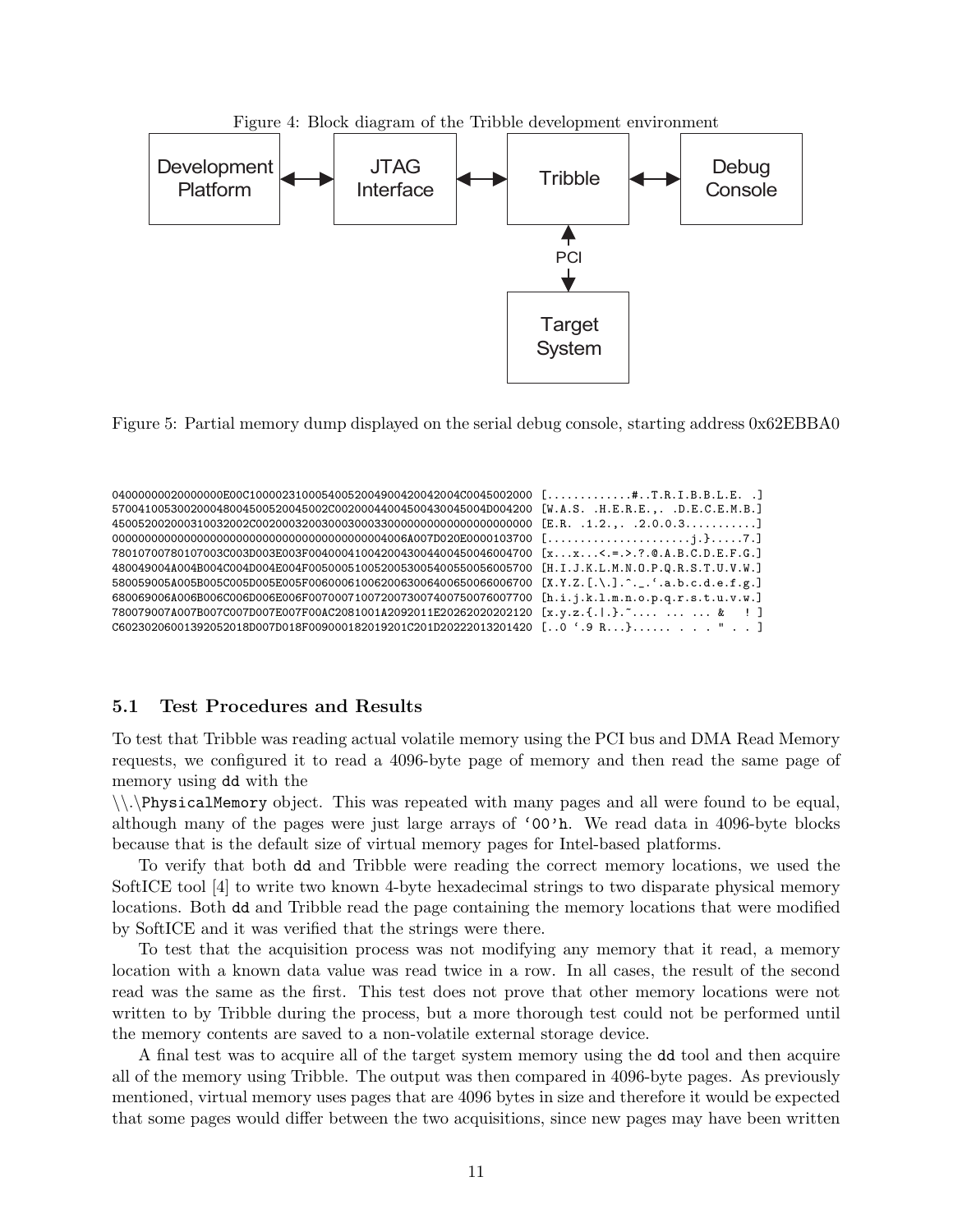between the time of the acquisitions. Comparing parts of the two outputs by hand showed that many of the pages were the same, some of them had moved locations between the two executions, and some of the pages were new. Tribble ran very slowly due to the fact that the 256MB of memory was being written in ASCII and hexadecimal formats to a serial terminal at 115.2kbps, so many processes were able to run between the dd acquisition and the end of the Tribble acquisition. Therefore, these results were not surprising and more extensive tests will be performed when the external storage device interface is implemented.

Before the full memory acquisition was performed, the Notepad application was opened on the target machine and the string "TRIBBLE WAS HERE, DECEMBER 12, 2003" was entered into the window. This string was identified in Unicode format in both the Tribble and dd outputs. This string was previously shown in Figure 5.

During our full memory acquisition tests using Tribble, the target operating system would freeze when we attempted to read within memory location 0xB6000. This memory location is inside of the Upper Memory Area (UMA) of Intel-based PCs which is reserved for video RAM and system BIOS. The UMA ranges from 0xA0000 to 0xFFFFF (640kB to 1MB). For our tests, we skipped the memory region from 0xA0000 to 0xC0000 so that we would not freeze the target system. We will examine this memory area carefully in the future to identify any methods of reading it without causing ill effects on the target system. It may be necessary to skip the entire UMA region if other test systems freeze at different memory locations within the area.

# 6 Limitations

This section will address the limitations of this procedure. The first limitation of using the hardware-based acquisition device is that it needs to be installed prior to an incident. The device has not been designed for an incident response team member to carry in his toolkit to install after the fact, and rather needs to be considered as part of a forensic readiness plan.

The thought of installing a PCI card into multiple systems before an incident occurs may sound expensive and impractical. However, the intent of the card is not to be installed into every computer system in a particular environment. This device is most useful when installed into at-risk, critical servers where an attack is likely and a high-stake intrusion investigation might occur. From a cost perspective, the retail price of the hardware, though not fully explored at this point, will be equal to or less than other typical server components, making it both affordable and practical. Additionally, a trusted hardware-based device is needed to reliably aquire the system memory contents without compromising the integrity of data stored on the memory. Some servers have hot-swappable PCI card slots, so a responder could possibly install the card after an incident, but that will require access to the inside of the computer and may require use of the operating system in order to enable the device. This scenario and the use of other non-invasive interfaces (such as PCMCIA/CardBus) will be investigated in the future after the completion of our current design.

When the acquisition card enables its PCI controller, the operating system may detect that the card is now present on the bus. Systems with Plug-and-Play support, such as Microsoft Windows, may show a message that tells the user that a new device has been detected and may request a driver. To prevent this message, a simple "dummy" device driver could be installed on the system that is loaded when the card is enabled but does not actually interact with the physical card. The existence of this driver may alert the attacker that the card is installed, but due to the inherent operating system- and software-independence of PCI, we believe that he will not be able to disable or modify the behavior of the acquisition card. If it is determined through our future research that a device driver is indeed necessary, there are three possible scenarios if an attacker detects the presence of the driver. The attacker will either stop his attack altogether, continue with his attack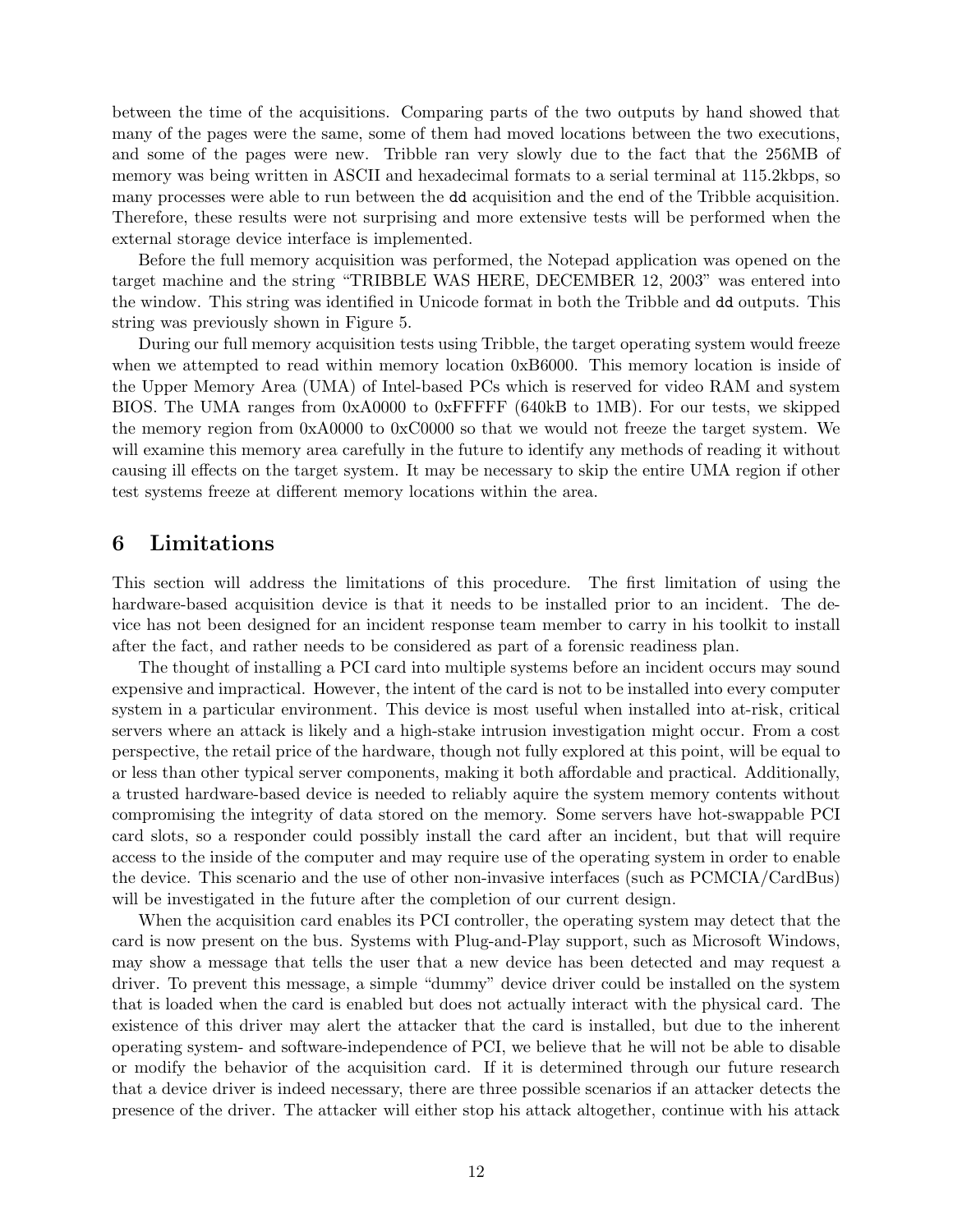not concerned about the card, or attempt to attack the card itself. Future work will be done to verify that attacks against the card, such as through the creation of a malicious device driver, can be reduced or prevented.

The output of this process is a dump of physical memory. We will be able to do basic analysis of it using strings, grep, and hex editors, but there are currently no automated or integrated tools for analysis. To view the memory that a specific process used, the page table must be located and the pages in physical memory and swap space need to be mapped to the process's virtual memory addresses. This is also future work.

This type of device is difficult for an end user to test and validate. The memory is constantly changing and therefore it will be difficult to verify that the image is an exact copy and that data was not written to target memory during the acquisition. One potential test is to install the card in a computer with no operating system. The memory would be acquired twice in a row and the resulting images compared. When our implementation is complete, testing methods will be examined in more detail.

# 7 Conclusion

In this paper, we have given requirements for the general process of volatile memory acquisition, a procedure that can satisfy our requirements, and the initial results from our hardware implementation of the procedure. Our hardware-based procedure can provide more reliable evidence than a software-based solution because there is a smaller risk of an attacker modifying the procedure to produce false data. This method will also not write data to the target memory or hard drive during the acquisition.

A device that implements this procedure can be installed by a company on its servers so that the entire state of the server can be preserved for the search of digital evidence. This device can also be used by companies that do not have a dedicated incident response team. For example, a company detects that one of its systems has been compromised and a third party response team is called. However, it will take them at least an hour to arrive on site. During that time, the processes that the attacker has executed could cause damage to the system, but if the company unplugs the computer then the volatile memory is lost. Using the hardware-based implementation, the company can simply press a button to save the memory contents and then unplug the server until the response team arrives to acquire the disk and begin the investigation.

Our future work includes completing our hardware implementation of the procedure, conducting performance tests, verifying that system memory is not written to during the acquisition process, testing if the target system can be halted without ill effects, and investigating potential attacks against the device. A paper will be written in the future on the hardware implementation details. A patent for this device and procedure is pending.